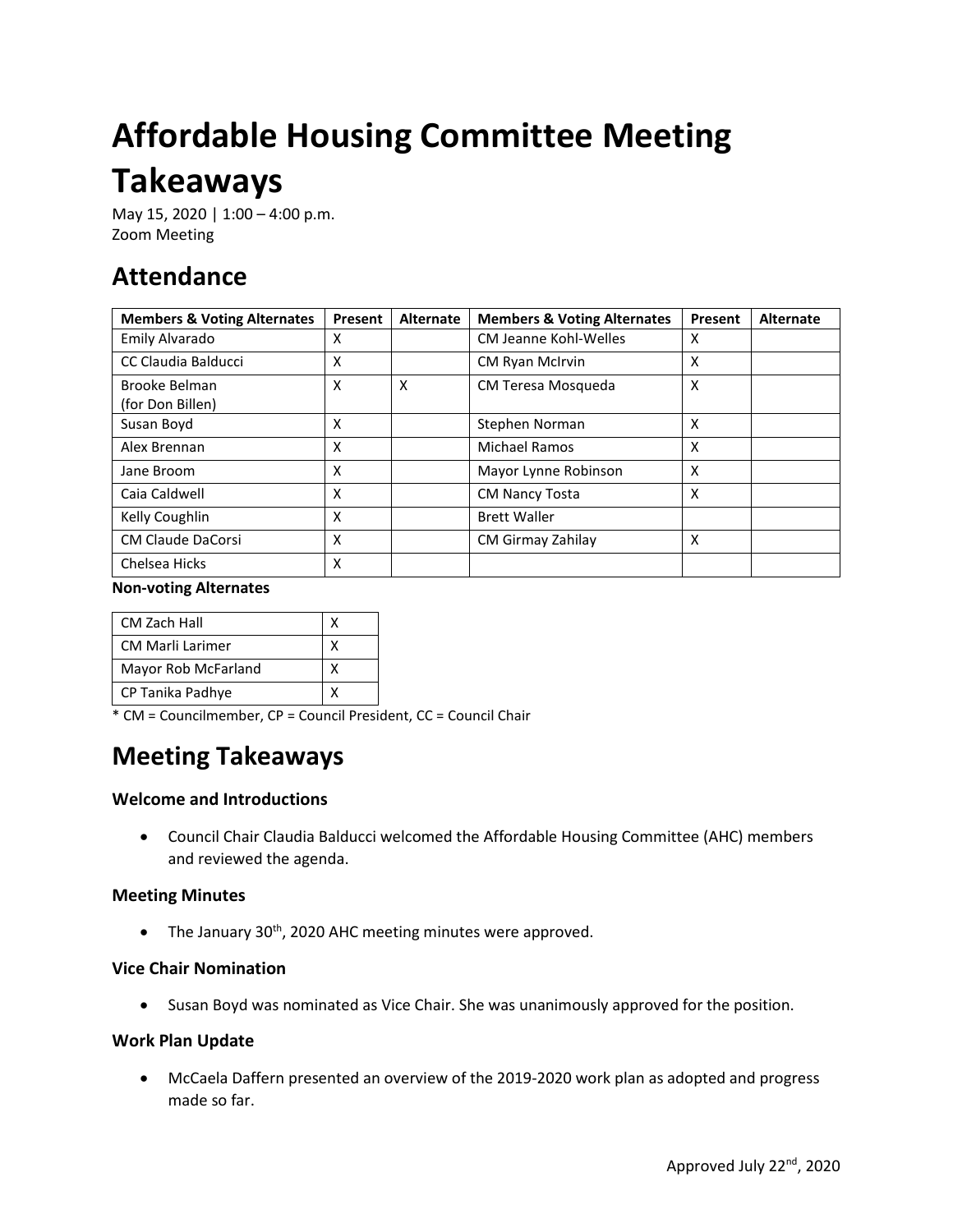- Council Chair Balducci introduced the concept of member-driven initiatives. She suggested creating a subcommittee to carry the work forward.
- Members were supportive of the concept.

## **Community Partners Table**

- Melissa Arias presented an overview of the Community Partners Table idea, including its purpose, membership, and HIJT next steps.
- Melissa posed this question to the Committee and opened the floor for comment:
	- o *Are there any considerations you would like the HIJT to keep in mind as we move forward with developing the Community Partners Table framework?*
- Two members suggested expanding membership to include youth and families.

#### **COVID-19 Impact**

- Mark Ellerbrook presented data on how COVID-19 impact, including:
	- a. **COVID exacerbates the existing housing crisis** and economic inequities
		- o People of color and low-income communities have been hardest hit and most exposed to virus
		- o Existing structural inequities are exacerbated as cost burden grows
	- b. **Short term emergency measures** will expire and exhaust
		- o Overview of emergency renter and mortgage protections
		- o Scale of rental assistance need
	- c. **Long term challenges** remain and grow
		- o Housing supply is still so low that prices are unlikely to go down
		- o Home prices tend to rise during recessions
		- $\circ$  Cost burden increases because home prices rise faster than incomes
	- d. **Resource landscape** is unclear
		- o Actions taken are significant but insufficient
		- o Some local resources for housing decrease, impact on others unclear
	- e. **Lessons learned** from previous experiences such as the 2008 recession
		- o High number of foreclosures
		- o Decrease in resources for affordable housing
		- o Increased burden on public sector
- Council Chair Balducci opened the floor for thoughts and reflections on the presentation

#### **Work Plan Adjustments**

- McCaela presented current work plan considerations and options within the Regional Affordable Housing Task Force Action Plan suitable for COVID response and recovery.
- Council Chair Balducci led the Committee through a discussion question:
	- o *Would you recommend any alterations to the Work Plan to respond to COVID? What do you want to accomplish in the remaining three meetings of the year?*
- The following themes for new work plan focus areas emerged from the conversation:
	- o **Strategic acquisition** of property (including hotels, multifamily, etc.) for affordable housing